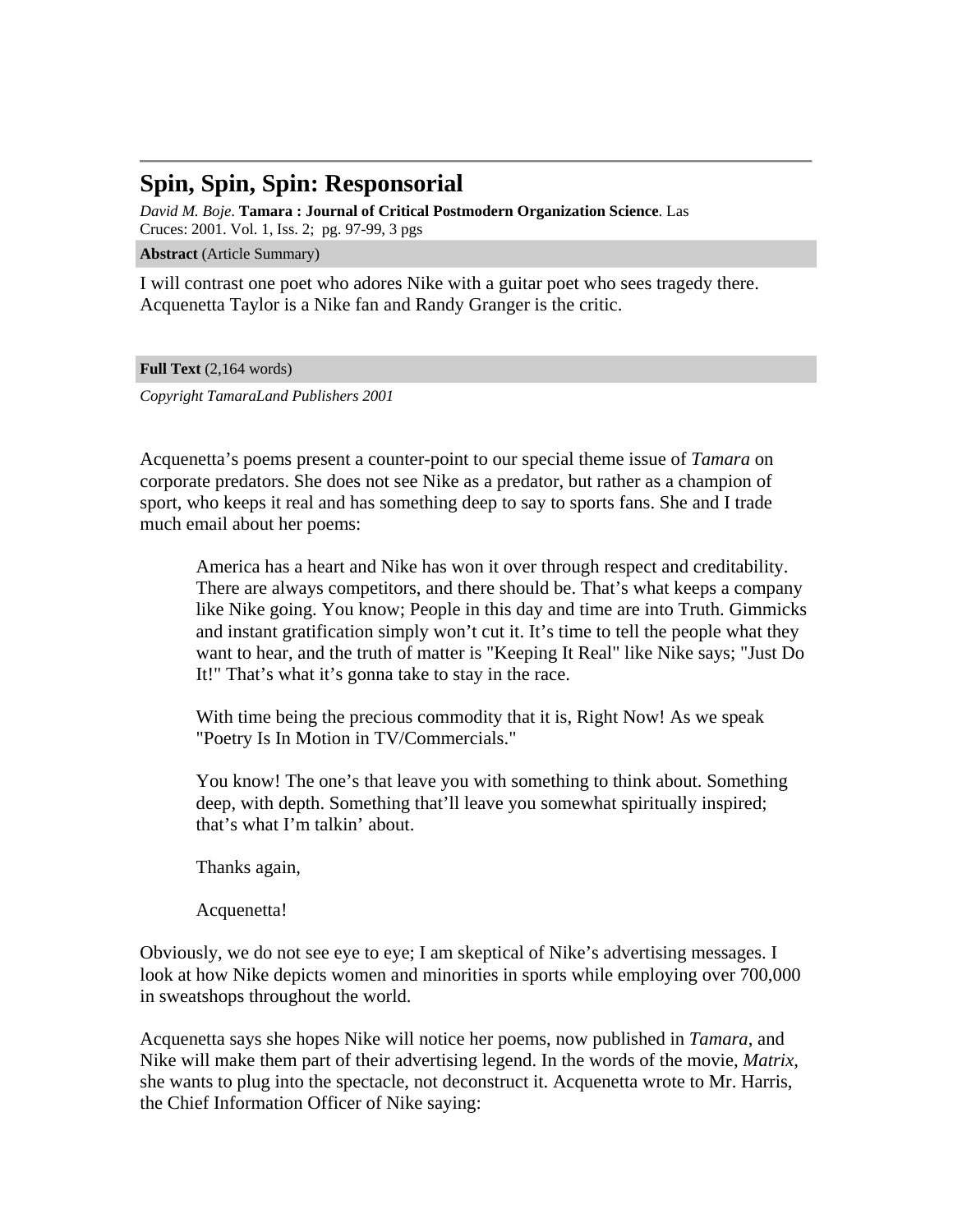I was very impressed with the commercial www.nike.com/mrsjones. In fact I had registered my vote with the survey, in hope there were more that shared my sentiments. In any event my writing you is contributed to my interest in possibly having two of my poems used as one of your commercials.

I am aware of Nike endorsing several athletes, and I am confident I have the perfect poem geared to inflate corporate profits…

### Acquenetta!

It is interesting to me, that Acquenetta would sell her poems—her art—to Nike so that they might increase what I consider 'predatory corporate' profits. Acquenetta seems to believe the messages of popular culture, without awareness of the factory houses of terror beneath the spectacle.

Acquenetta's relating of art to profit, reminds me of the life of another artist, Tamara de Lempicka (1898-1980), a character in John Krizanc's (1981/1989) play *Tamara*, after which this journal is named. I have a story to tell.

Beautiful and headstrong, Tamara de Lempicka enrolled in *Academie de la Grand Chaumiere* in 1918 and began her paintings of unnervingly erotic and (soft) cubist portraits. In the 1920s and 1930s, in an art industry dominated by men, she became the darling of the European aristocracy. Her abstract and modern style is widely recognized as the most important in all Art Deco. In a time of Hitler and Mussolini, Tamara de Lempicka sold her art to the wealthy patrons. In a time when global capitalism is addicted to sweatshops, Acquenetta, what are you doing?

Was Tamara at all answerable for her stories and characters rendered in Art Deco? This is the point that Krizanc is making in his play. Or does Tamara merely anticipate the postmodern consumer, who makes icon-purchases without awareness of their complicity in fetish distribution and sweaty production?

Are we answerable for our own consumptive and artistic choices? Acquenetta Taylor is also struggling in an industry dominated by men, not only male poets, by ad men, and Nike buyers for her poems. She is not yet the darling of Nike, but she needs a wealthy patron for her art to become known. We are not wealthy, but we do attract the gaze of the Nike war room.

What about Acquenetta's two poems? One is inspired by Nike's ads about Mrs. Marion Jones, a world-class sprinter. Jones is featured in ads Nike fashions to be controversial. Marion Jones was trying to win an unprecedented five gold medals in track and field, but now the media circles like vultures, as she announces her divorce from husband, coach, body-guard and trainer—C. J. Hunter.

The second poem is about Tiger Woods, and his winning of a Master's golf tournament. Woods is positioned by Nike in countless ads to take over the iconic role of retiring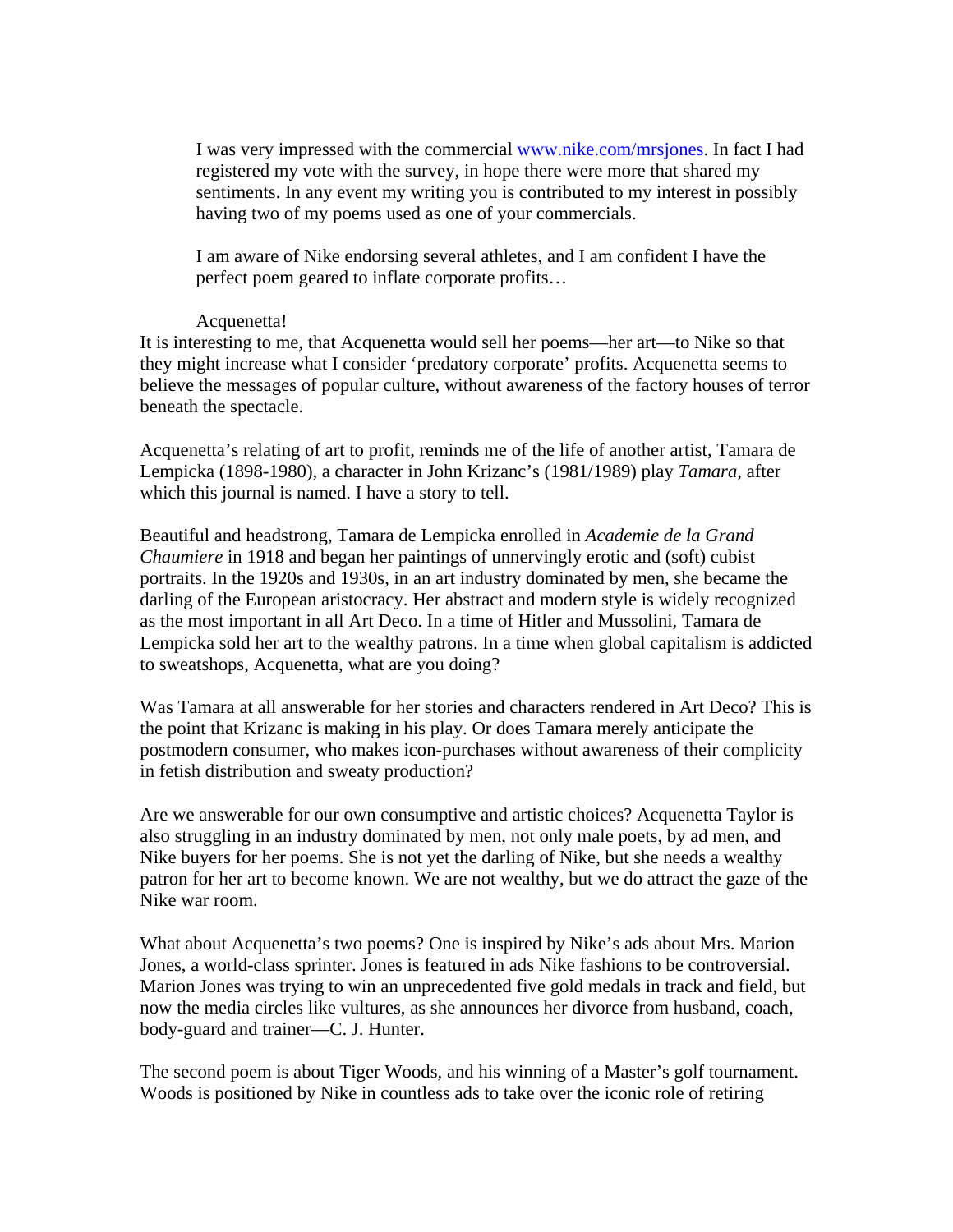Michael Jordan. Last year, Tiger had to run the gauntlet after a tournament in Thailand, as 100-sacked employees, did mock him. One was dressed as a henchman, swinging an inverted Swoosh, like an ax. Organizer, Lek Junya Yumprasert, observed, "It would take the workers here 72,000 years of work for Nike on their wages to make that money." Tiger Woods just lowered his head, ignoring the signs that read "Tiger Woods putting around workers rights" and "Tiger Woods please help us."

The second theme, as I read Acquenetta's messages, is about Nike's Mrs. Jones ad series: "why do media and critics jump on high school basketball players who pass up college to play in the NBA when nobody seems to be concerned about hockey, baseball or soccer players who do the same thing in much greater numbers" (Nike, 2001)? Mrs. Jones according to Nike's Web site "asks her listeners why women earn less at the same game, even though they work just as hard and "their blood is just as red" (Nike, 2001). Nike says it produces these commercials in hopes they will raise awareness of issues facing athletes and sports. There is also a "Join The Debate" over these ads that Nike has run on Mrs. Jones at [www.nike.com/mrsjones](http://www.nike.com/mrsjones) with two interactive questions:

**Question One:** "More Role Models" (Chose one response):

- $\triangleright$  Like it or not athletes, you are roles models. Set a positive example.
- $\triangleright$  Athletes, you get paid to play. What you do on your time is between you and the law.
- $\triangleright$  Parents, raise your children. Athletes, shape up so you can stay on the field

## **Question Two:** "More For Women" (Choose one response)

- $\triangleright$  Women athletes work just as hard as men. Give them equal pay.
- $\triangleright$  It isn't a gender issue. Pay all athletes according to the money their sport brings in.
- $\triangleright$  Pay male athletes more than women.

Besides answering these multiple-choice questions, fans can sound off with an email. Nike attempts to stay right in the middle of a spotlighted issue it has constructed by its advertising. "Nike is no stranger to airing controversial ads that foster debate about key issues" (Nike, 2001). The ad about the ax murder chasing the woman in the woods, comes to mind.

What about Nike's adds? Cheryl Cole (1996, 1997; Cole & Hribar, 1995) has deconstructed Nike's advertising, and we have an article **Darin J. Arsenault & Tamer Fawzy in this issue that does likewise.** Through its ads, "Nike secures its patriotic, charitable, and socially responsible public profile" (Cole, 1997). Nike re-territorializes its identity through the somatic ads about its role in the life of youth, women's access to power, and with heroic figures, such as Tiger Woods, Michael Jordan, and Marion Jones. Cole's work deconstructs such image constructions as the work of corporate power and hegemony. Hegemony here refers to authorial-power which is taken for granted and plots are scripted in ways unseen.

Consumers or investors do not know the locations of Third World factories, nor does one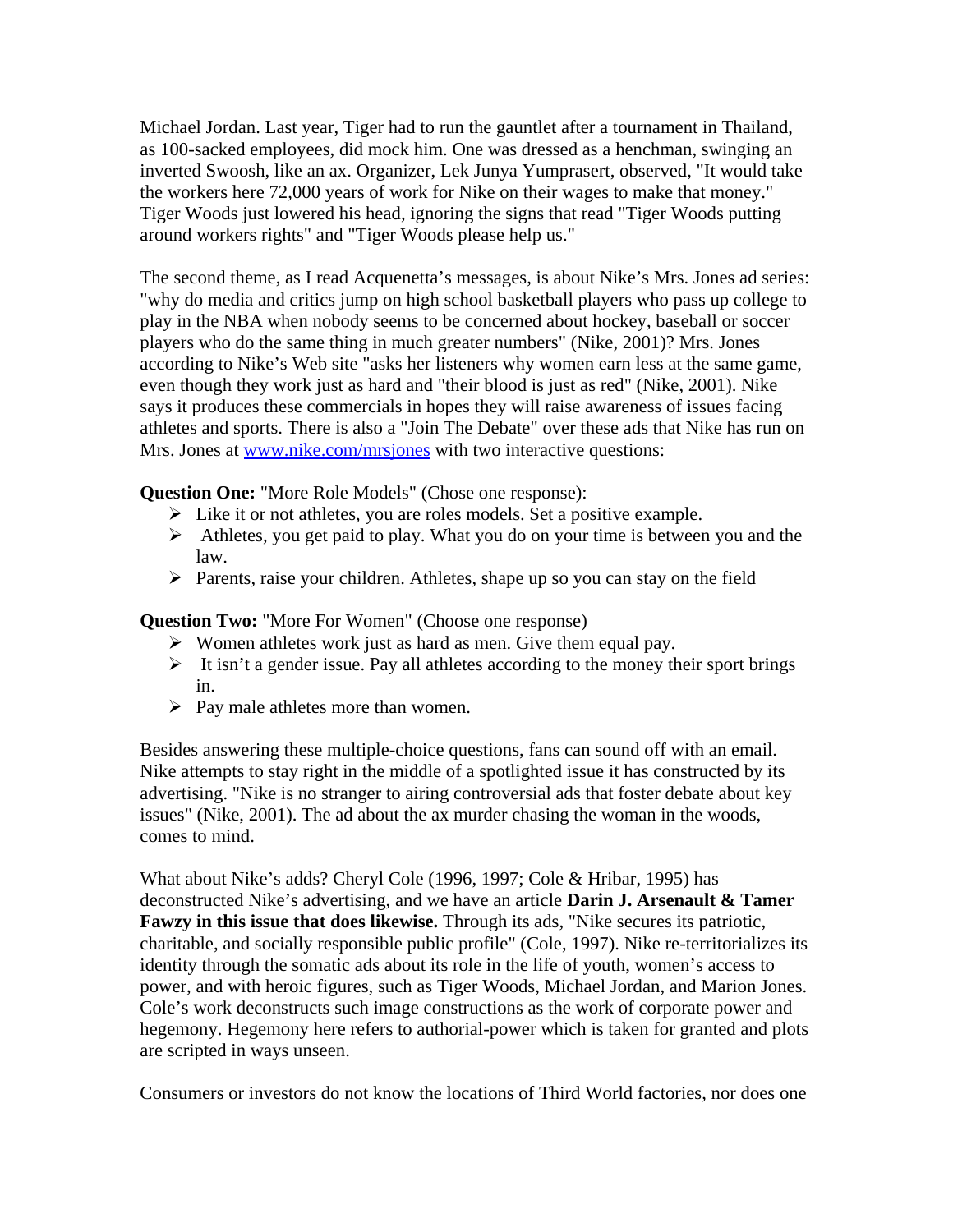ever hear stories directly authored and voiced by workers. The Athletic Apparel Industry stands as gatekeeper, authoring ventriloquist stories on behalf of workers who remain voiceless. Fans are captivated by the position Nike holds in popular culture. Cole questions the commodification of black popular culture.

Nike intensely invested in its image as a "socially responsible corporation." Nike exemplifies a new generation of corporations who, at least apparently, willingly inaugurate, participate in, and sustain programs designed to address what are simultaneously articulated as America's problems. Nike is seen as a charitable organization concerned with "giving something back" to American communities. Indeed, Nike is America's quintessential postmodern corporation: a technologically hip and innovative corporation that prioritizes public issues and cares about public well-being (Cole, 1997).

And we could say the same about Reebok and their annual "Human Rights Awards." For Cole, Nike is a postmodern corporation because it is so virtual: Nike outsources its production to mostly third world factories whose employees are 85% female between the ages of 16 and 23; after 23, they are typically fired, to be replaced by younger and cheaper, more docile substitutes. At the same time, Nike morphs itself in virtual image, changing its faciality to be heroic savior of sports-equity and an end to violence in inner city playgrounds. Please!

Nike invites consumers to become activists in its causes for fairness in sports, and positioning itself as the rebel, the non-conforming corporation in an age of conformity. Beneath its spectacularity, Nike does not address, as Cole (1997) describes how "America's urban areas are plagued by problems ranging from malnutrition, AIDS, drug use, gangs, murders, to teenage pregnancy, inadequate health care, unemployment, homelessness, and police brutality?"

How are we to understand the positioning of Nike, Tiger Woods, and Mrs. Jones in the poems that Acquenetta presents? Put another way, how does the position of Nike and its icons by Acquenetta help us understand Nike's position in popular postmodern culture? The poems position icons in the collective fantasy of popular culture, in ideals of competing to win—against all odds—and the hero's journey completed with the trophy held high and the adoration of the masses. Nike is codified in these poems as the quest, the hero's journey. Acquenetta wants to become a key artist in fabricating the national mythic that is Nike, transcendence through sports. Acquenetta be advised that Phil only paid \$35 for the Swoosh logo, he negotiates deals with subcontractors so only pennies a day remain for 700,000 workers, but he did pay Global Alliance for Workers and Communities \$7.8 million for some focus group studies.

To me the poems mask a more violent and predatory hypercompetition, one that oppresses mostly women in sweaty factory conditions, to compete for the lowest possible wage rates, to stretch the working day, while presenting a public image of justice and equity in sports.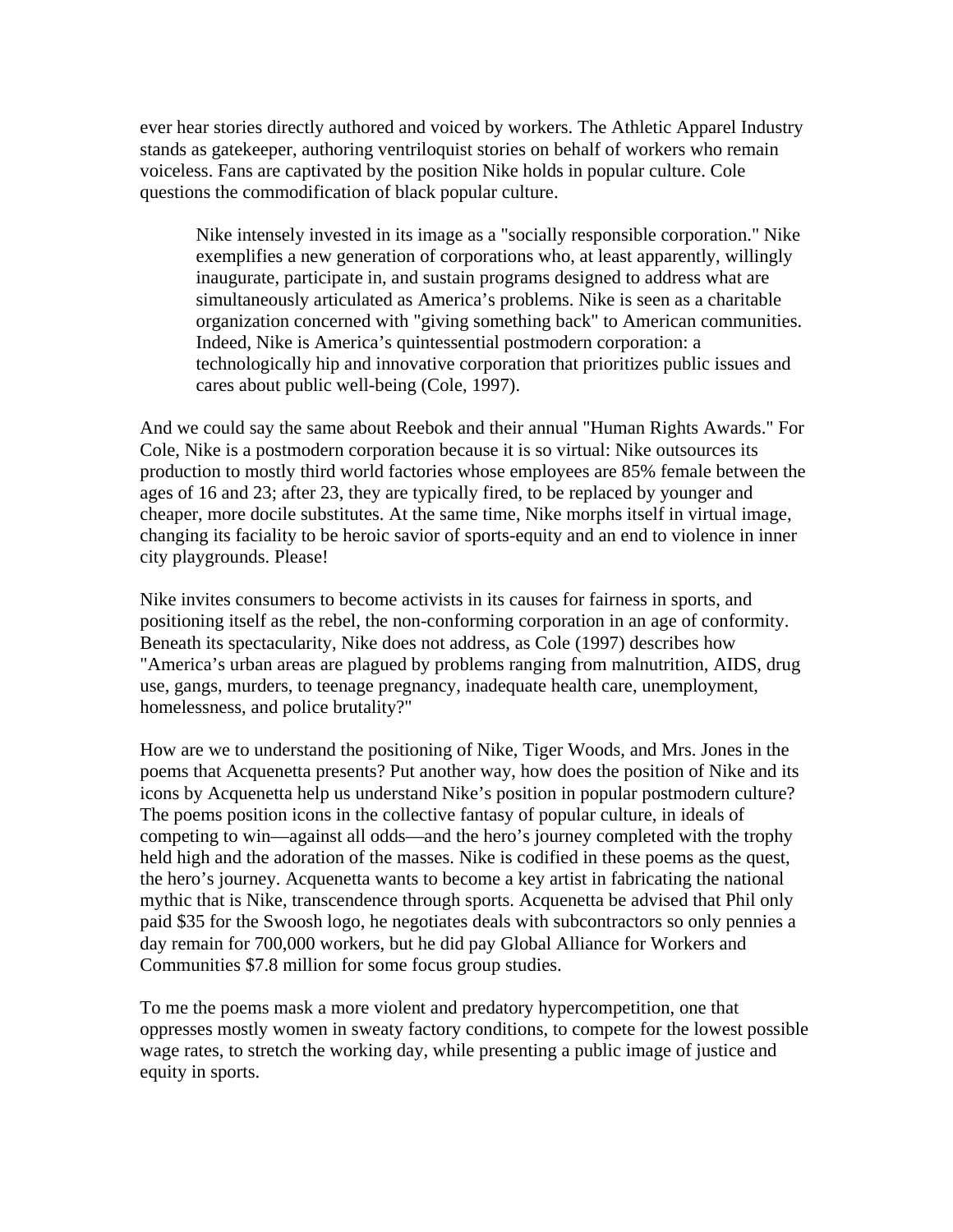To get some sense of this, I turn to the work of another poet.

# **Nike Poem by Guitar Poet Randy Granger**

I asked guitar poet Randy Granger if he would let *Tamara* publish part of a song he wrote, called "Flying Home." He told me it reminded him of Nike's global business practices.

# **FLYING HOME by Randy Granger**

What are we gonna do/ They've got our children there/ In a factory where/ The Sun will never ever shine/ They've got brittle bones/ And the brightest smiles/ Brighter than the sun/ They sing, fly, fly, fly/ Brother fly on/ Sister fly on/Children fly/ We all fly home

*Words and Music by: Randy Granger Copyright 2000 granger, r.j.* 

We know that since the *Life Magazine* expose of soccer ball stitching in Pakistan (Schanberg, 1996), Nike has moved away from the pre-teen child labor market. To keep the record straight, the mean age of a Nike worker is now 16 to 23, with a few who are 13 to 15 trying to pass for older. After age 23, the mostly female workforce is fired, to make way for younger and cheaper labor. The stanzas about brittle bones, and where the Sun will never ever shine, recalls what Marx (1867, Ch 10) observed:

But in its blind unrestrainable passion, its were-wolf hunger for surplus-labour, capital oversteps not only the moral, but even the merely physical maximum bounds of the working-day. It usurps the time for growth, development, and healthy maintenance of the body. It steals the time required for the consumption of fresh air and sunlight. It higgles over a meal-time, incorporating it where possible with the process of production itself, so that food is given to the labourer as to a mere means of production, as coal is supplied to the boiler, grease and oil to the machinery. It reduces the sound sleep needed for the restoration, reparation, refreshment of the bodily powers to just so many hours of torpor as the revival of an organism, absolutely exhausted, renders essential (The Working-Day).

Randy Granger and Acquenetta Taylor, are two poets who tune into Nike quite differently.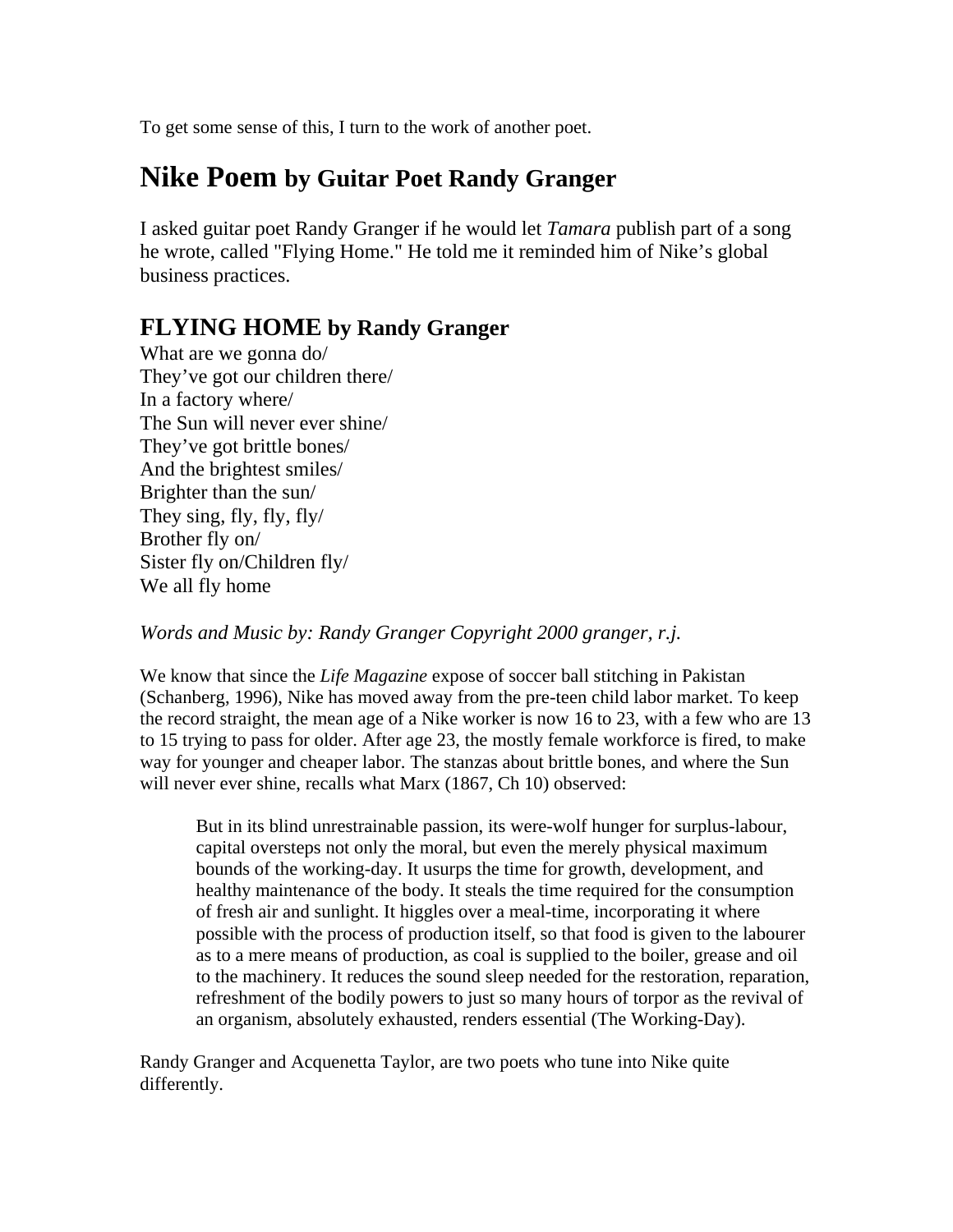Is Nike answerable for its advertising fantasy, its addiction to sweatshops, and its role in the Society of the Spectacle (Debord, 1967)? Are artists answerable for prostituting art to increase corporate wealth? Am I answerable for deconstructing poems that glorify and vilify Nike competitiveness? Ninety-three Nike staffers report to V.P.'s Maria Eitel and Dusty Kidd, doing the bidding of billionaire Phil Knight, and they are ready to deconstruct anything I say. Nike please publish Acquenetta's poems, and to court the activists, make some ironic use of Randy's work, and so it goes...spin, spin, spin….

#### **References**

#### **[Reference]**

Cole, C. L. (1996). American Jordan: P.L.A.Y., consensus and punishment. *Sociology of Sport Journal*, 13(4), 366-397.

#### **[Reference]**

Cole, C. L. (1997). P.L.A.Y., *Nike, and Michael Jordan: National fantasy and the racialization of crime and punishment.* Center for Cultural Values and Ethics. Dept. of Kinesiology, Women's Studies Program, Unit for Criticism and Interpretive Theory, University of Illinois at Urbana-Champaign, Louise Freer hall, 906 South Goodwin Avenue, Urbana, IL 61801. http://www.hmse.memphis.edu/WPSLC/may1.htm

#### **[Reference]**

Cole, C. L., & Hribar, A. (1995). Celebrity feminism: Nike style (Post-Fordism, transcendence, and consumer power). *Sociology of Sport Journal*, 12 (4). Debord, G. (1967). Society of the Spectacle. La Société du Spectacle was first published in 1967 by Editions, Buchet-Chastel (Paris); it was reprinted in 1971 by Champ Libre (Paris). The full text is available in English at: http://www.nothingness.org/SI/debord/index.html

#### **[Reference]**

Mark, K. (1867). Das Kapital: The Process of the Production of Capital (Vol. 1). *Chap. 10. The Working-Day*. F. Engels (Ed.). (S. Moore & E. Aveling, Trans.) On line version. <http://www.marxists.org/archive/marx/works/1867-c1/index.htm>

#### **[Reference]**

Nike (2001). Press Release. *Mrs. Marion Jones takes on tough issues in sports*. Accessed June 15, 2001 at http://www.nikebiz.com/media/n\_mrsjones.shtml

#### **[Reference]**

Schanberg, S. H. (1996, June). On the playgrounds of America, Every kid's goal is to score. Additional reporting by Jimmie Briggs. *Life Magazine.* 38-48.

#### **[Reference]**

Anonymous. (2000, Nov. 14). Tiger Woods faces anti-Nike protest during visit to Thailand. *Agence France Presse*,

http://www.globalexchange.org/economy/corporations/nike/france111400.html